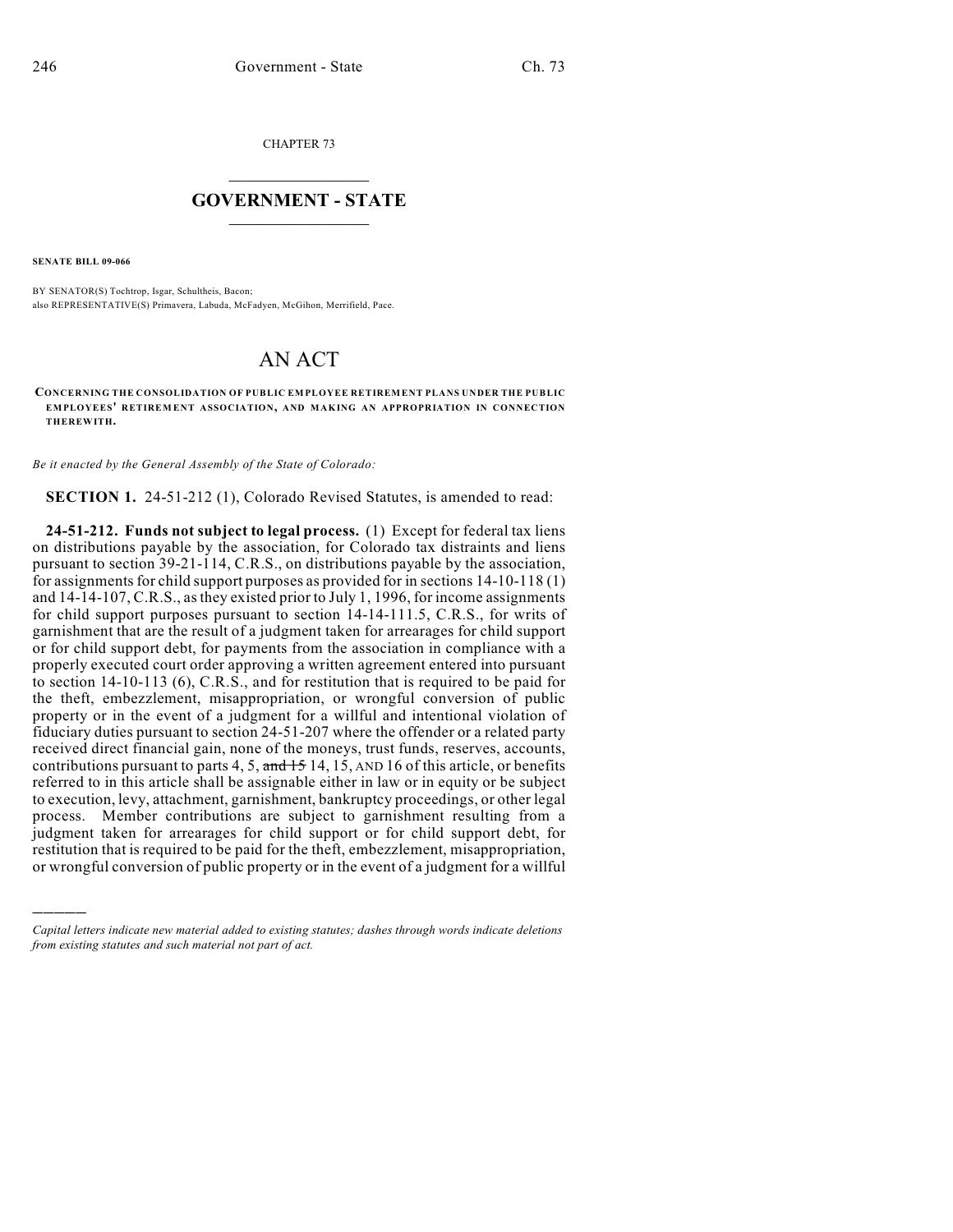and intentional violation of fiduciary duties pursuant to section 24-51-207 where the offender or a related party received direct financial gain, only if the membership has terminated and the member is not vested.

**SECTION 2.** 24-51-305 (1), Colorado Revised Statutes, is amended to read:

**24-51-305. District attorneys.** (1) District attorneys who have not made an election to participate in  $a$  THE ASSOCIATION'S defined contribution plan pursuant to section  $24-52-206$  SECTION 24-51-1502 (1) shall become members OF THE ASSOCIATION'S DEFINED BENEFIT PLAN. Up to five years of service credit shall be granted for public service as a district attorney prior to January 11, 1977, if the district attorney did not elect exemption from membership upon first becoming eligible for membership.

**SECTION 3.** 24-51-305.5 (1) (a), (1) (c), (2) (a), (2) (b), (2) (c), (2) (d), (2) (e), and (2) (f), Colorado Revised Statutes, are amended to read:

**24-51-305.5. Employees of district attorneys.** (1) (a) The boards of county commissioners of the counties within a judicial district, in consultation with the district attorney for the judicial district, may authorize any assistant district attorney, chief deputy district attorney, or deputy district attorney in the judicial district to make a one-time irrevocable written election to become a member of the association or participate in a defined contribution plan established pursuant to the provisions of part 2 of article 52 of this title ASSOCIATION'S DEFINED BENEFIT PLAN OR THE ASSOCIATION'S DEFINED CONTRIBUTION PLAN. Any such authority shall be granted on or before January 1, 2004, unless the boards of county commissioners make a finding that it was not fiscally appropriate to make the election prior to such date. No election shall be made pursuant to this subsection (1) unless authorized by the boards of county commissioners pursuant to this paragraph (a).

(c) An assistant district attorney, chief deputy district attorney, or deputy district attorney hired on or after the date upon which the boards of county commissioners authorize an election pursuant to paragraph (a) of this subsection (1) shall have sixty days from the date of commencing employment to make an election. In the absence of such election, such person shall be a member of the association ASSOCIATION'S DEFINED BENEFIT PLAN.

(2) (a) The boards of county commissioners of the counties within a judicial district, in consultation with the district attorney for the judicial district, may elect to have the employees of the district attorney become members of the association or participate in a defined contribution plan established pursuant to the provisions of part 2 of article 52 of this title ASSOCIATION'S DEFINED BENEFIT PLAN OR THE ASSOCIATION'S DEFINED CONTRIBUTION PLAN. The election shall be approved by not less than sixty-five percent of the employees of the district attorney. An election pursuant to this paragraph (a) shall be made prior to January 1, 2004, unless the boards of county commissioners make a finding that it was not fiscally appropriate to make the election prior to such date.

(b) If an election is made pursuant to paragraph (a) of this subsection (2), the boards of county commissioners, in consultation with the district attorney, shall further determine whether to have the employees either become members of the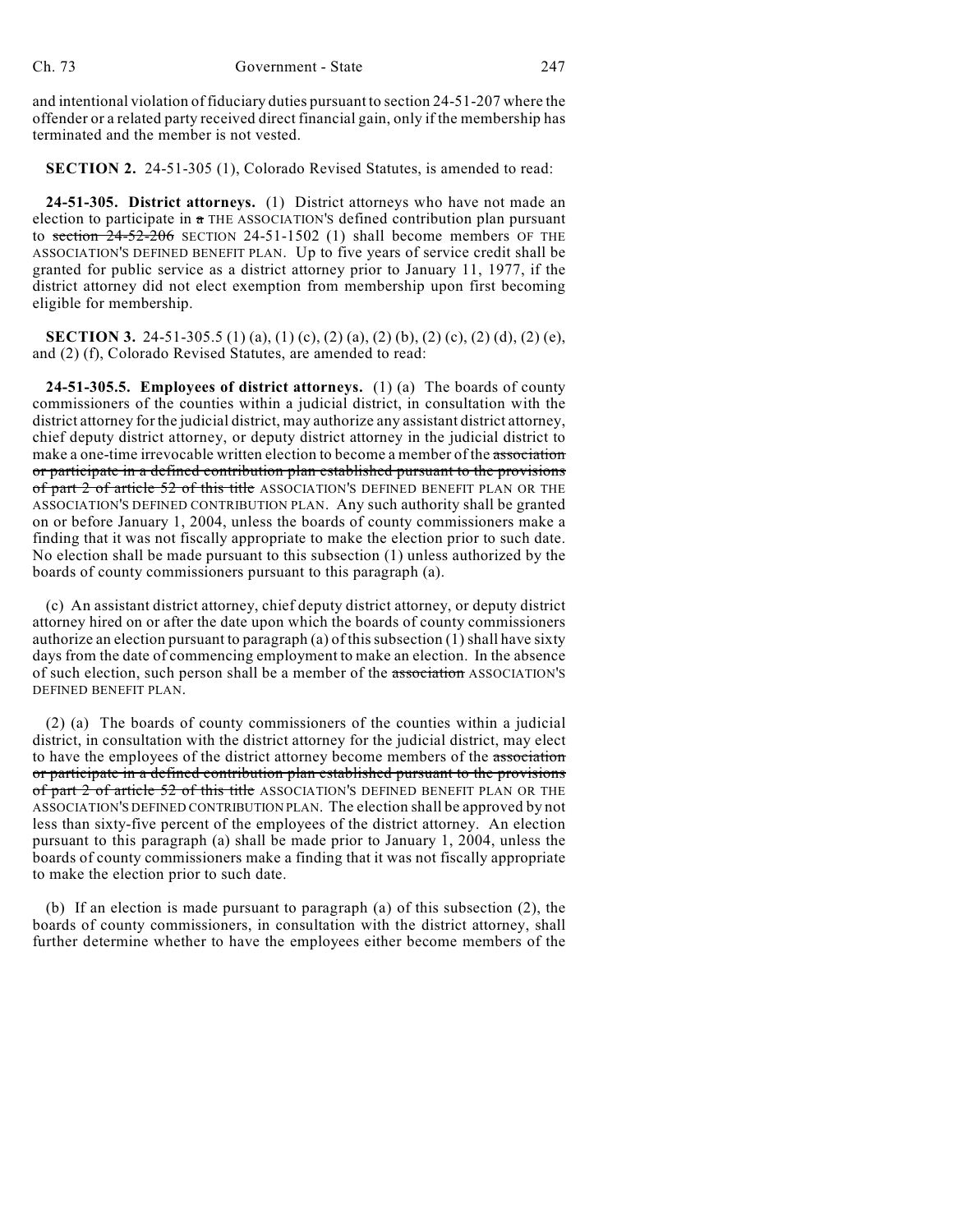248 Government - State Ch. 73

association or participate in ASSOCIATION'S DEFINED BENEFIT PLAN OR the ASSOCIATION'S defined contribution plan. The determination shall be approved by not less than sixty-five percent of the employees of the district attorney.

(c) If either the election specified in paragraph (a) of this subsection (2) or the determination specified in paragraph (b) of this subsection (2) is not approved as provided in said paragraphs, then the employees of the district attorney shall not become members of the association or participate in the defined contribution plan ASSOCIATION'S DEFINED BENEFIT PLAN OR THE ASSOCIATION'S DEFINED CONTRIBUTION PLAN. No more than one election may be made in a judicial district in any calendar year. If the boards of county commissioners determine that the employees shall become members of the association DEFINED BENEFIT PLAN, then no employee of the district attorney shall participate in the defined contribution plan. If the boards determine that the employees shall participate in the defined contribution plan, then no employee shall become a member of the association DEFINED BENEFIT PLAN.

(d) An employee of a district attorney hired prior to the date upon which the employees of the district attorney approve the determination of the boards of county commissioners pursuant to paragraph (b) of this subsection (2) shall have sixty days from such date to make a one-time irrevocable election to become a member of the association ASSOCIATION'S DEFINED BENEFIT PLAN or to participate in the ASSOCIATION'S defined contribution plan in accordance with the determination. In the absence of such election, such person shall continue to participate in his or her existing retirement plan.

(e) An employee of a district attorney hired on or after the date upon which the employees of the district attorney approve the determination of the boards of county commissioners pursuant to paragraph (b) of this subsection (2) shall become a member of the association or participate in ASSOCIATION'S DEFINED BENEFIT PLAN OR the ASSOCIATION'S defined contribution plan in accordance with the determination.

(f) The boards of county commissioners of the counties within a judicial district, in consultation with the district attorney for the judicial district, may make application to the board to terminate affiliation with the association. or to the committee administering a defined contribution plan pursuant to the provisions of part 2 of article 52 of this title to terminate participation in the plan. Said application shall be made by submitting a resolution adopted by the boards of county commissioners that has been approved by at least sixty-five percent of the employees of the district attorney who are members or who participate in the plan. Applications to the board shall be made in accordance with the provisions of section 24-51-313. Applications to the committee administering a defined contribution plan shall be approved by and meet any requirements set forth by the committee.

**SECTION 4.** 24-51-310 (1) (k), Colorado Revised Statutes, is amended to read:

**24-51-310. Persons not eligible for membership.** (1) Persons not eligible for membership in the association include:

(k) Participants in an optional retirement plan organized pursuant to the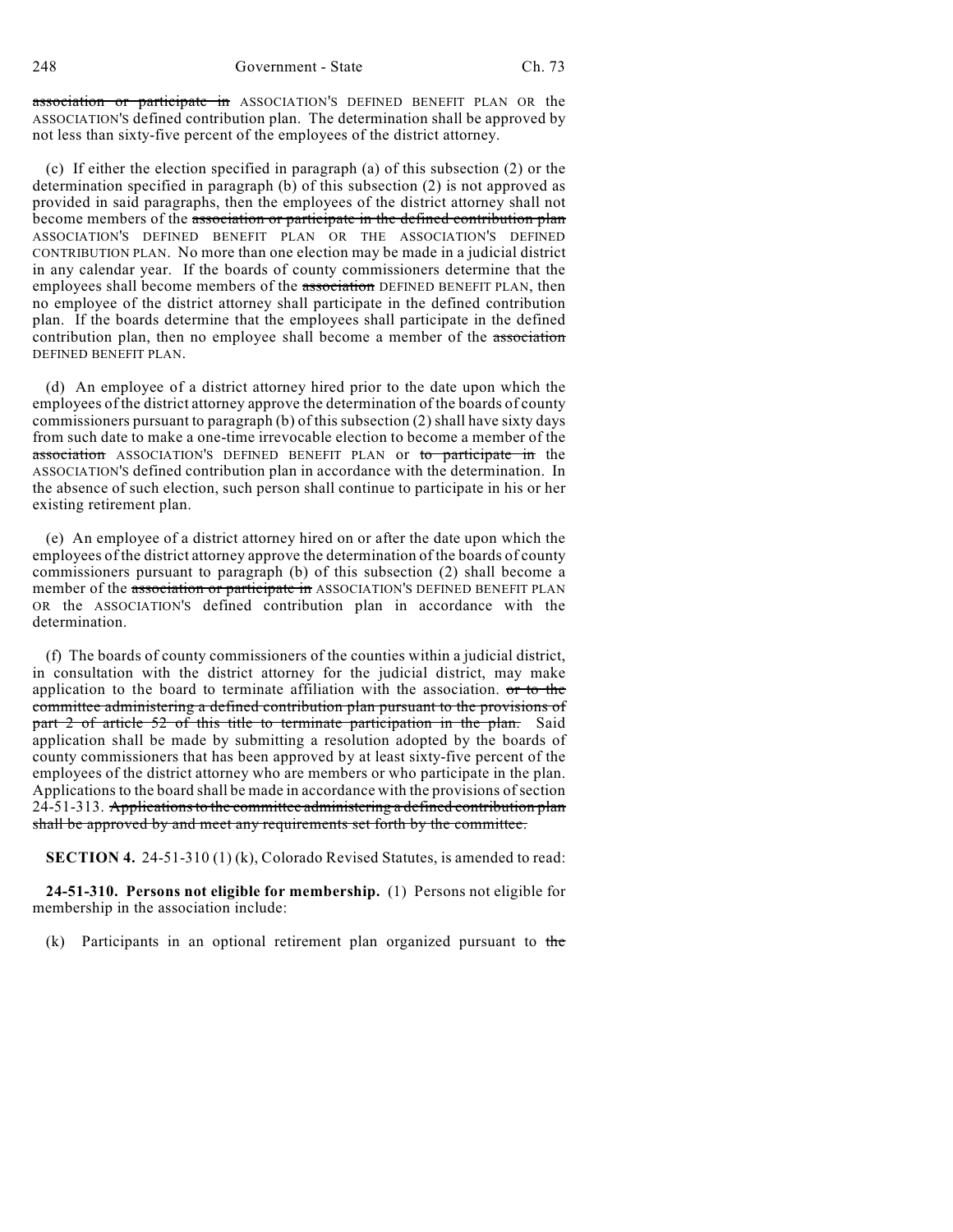provisions of article 54.5 or a defined contribution plan organized pursuant to the provisions of part 2 of article 52 of this title to the extent required by the provisions of section 24-54.5-106; or section  $24-52-206$ ; except that persons who do not participate in such optional retirement or defined contribution plans PLAN shall remain members of the association.

**SECTION 5.** 24-51-1501, Colorado Revised Statutes, is amended to read:

**24-51-1501. Defined contribution plan - establishment - creation of fund definitions.** (1) The board is hereby authorized to establish and administer a defined contribution retirement plan for eligible state employees as provided in this part 15. The board shall establish the terms and conditions of the ASSOCIATION'S defined contribution plan offered to eligible state employees. The assets of the plan shall be held in a separate trust fund of the association created for such purpose.

(2) (a) EFFECTIVE JULY 1, 2009:

(I) THE STATE DEFINED CONTRIBUTION PLAN ESTABLISHED PURSUANT TO PART 2 OF ARTICLE 52 OF THIS TITLE, AS SAID PART 2 EXISTED PRIOR TO ITS REPEAL IN 2009, SHALL BE MERGED INTO THE ASSOCIATION'S DEFINED CONTRIBUTION PLAN FOR ELIGIBLE STATE EMPLOYEES ESTABLISHED UNDER THIS PART 15, AND ALL THE ASSETS OF THE STATE DEFINED CONTRIBUTION PLAN AND THE TRUST FUND SHALL BE TRANSFERRED VIA TRUSTEE-TO-TRUSTEE TRANSFER TO THE DEFINED CONTRIBUTION PLAN TRUST FUND ESTABLISHED PURSUANT TO SECTION 24-51-208 (1) (i);

(II) PARTICIPANTS OF THE STATE DEFINED CONTRIBUTION PLAN SHALL, SUBJECT TO SECTIONS 24-51-1505 (4), 24-51-1506 (1), AND 24-51-1506.5, BECOME MEMBERS OF THE ASSOCIATION'S DEFINED CONTRIBUTION PLAN; AND

(III) THE INDIVIDUAL PARTICIPANT ACCOUNTS IN THE STATE DEFINED CONTRIBUTION PLAN SHALL BECOME INDIVIDUAL PARTICIPANT ACCOUNTS WITHIN THE ASSOCIATION'S DEFINED CONTRIBUTION PLAN.

(b) THE ADMINISTRATION OF THE ASSET TRANSFER PURSUANT TO PARAGRAPH (a) OF THIS SUBSECTION (2) SHALL BE DETERMINED BY THE BOARD.

(3) THE DEPARTMENT OF PERSONNEL CREATED IN SECTION 24-1-128 SHALL PROVIDE FOR THE ORDERLY TRANSFER OF ALL RECORDS PERTAINING TO THE STATE DEFINED CONTRIBUTION PLAN AND SHALL TAKE ANY OTHER ACTION AS NECESSARY FOR THE BOARD TO ASSUME ITS DUTIES UNDER THIS PART 15.

(4) FOR PURPOSES OF THIS PART 15, "EMPLOYER" MEANS THE STATE, THE GENERAL ASSEMBLY, THE OFFICE OF A DISTRICT ATTORNEY IN A JUDICIAL DISTRICT, ANY STATE DEPARTMENT THAT EMPLOYS AN ELIGIBLE EMPLOYEE, AND ANY COMMUNITY COLLEGE GOVERNED BY THE STATE BOARD FOR COMMUNITY COLLEGES AND OCCUPATIONAL EDUCATION. "EMPLOYER" SHALL NOT INCLUDE ANY STATE COLLEGE OR UNIVERSITY AS DEFINED IN SECTION 24-54.5-102 (7), ANY INSTITUTION UNDER THE CONTROL OF THE BOARD OF REGENTS OF THE UNIVERSITY OF COLORADO, OR AN INSTITUTION GOVERNED PURSUANT TO PART 5 OF ARTICLE 21 OF TITLE 23, C.R.S.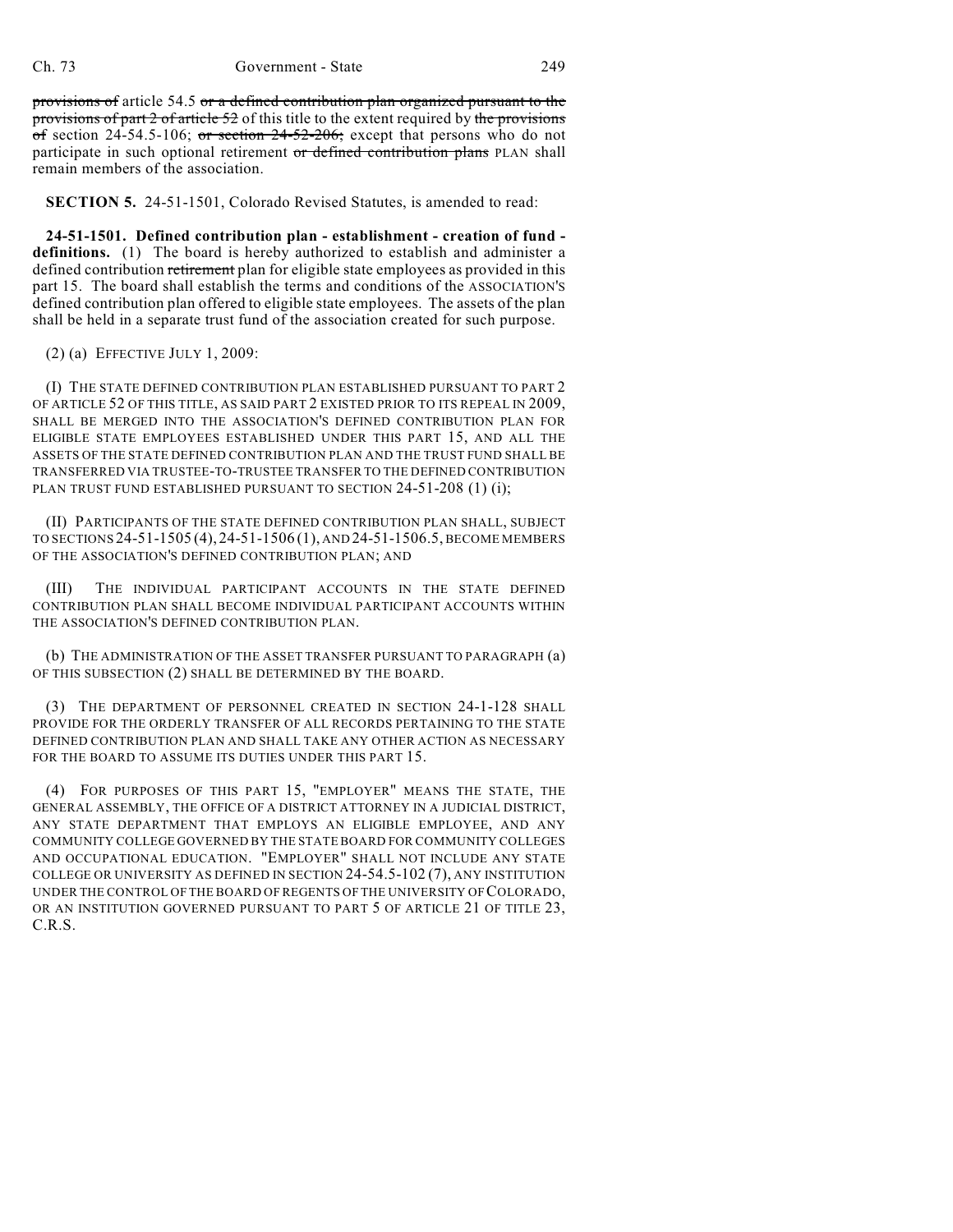**SECTION 6.** 24-51-1502 (1) and (2) (a), Colorado Revised Statutes, are amended, and the said 24-51-1502 is further amended BY THE ADDITION OF A NEW SUBSECTION, to read:

**24-51-1502. New state employees - election - definitions.** (1) Any eligible employee pursuant to paragraph (a) of subsection  $(2)$  of this section except employees of community colleges governed by the state board for community colleges and occupational education, shall elect, within sixty days of commencing employment, either to become a member of the association ASSOCIATION'S DEFINED BENEFIT PLAN or to participate in a THE ASSOCIATION'S defined contribution plan. established pursuant to part 2 of article 52 of this title. If an employee does not make such election within the sixty-day period, the employee shall become a member of the association ASSOCIATION'S DEFINED BENEFIT PLAN. THE EMPLOYER IS SOLELY RESPONSIBLE FOR ENSURING THAT AN ELIGIBLE EMPLOYEE PURSUANT TO THIS SECTION IS GIVEN THE OPPORTUNITY TO ELECT TO BECOME EITHER A MEMBER OF THE DEFINED BENEFIT PLAN OR THE DEFINED CONTRIBUTION PLAN.

(2) (a) For purposes of this part 15, "eligible employee" means,  $\mathbf{a}$  mere EFFECTIVE JULY 1, 2009, ANY employee of WHO COMMENCES EMPLOYMENT WITH an employer as defined in section  $24-52-202$  (5) who is hired on or after January 1, 2006, and who, if not commencing employment in a state elected official's position, has not been a member of the association or an active participant in a ASSOCIATION'S DEFINED BENEFIT PLAN OR THE ASSOCIATION'S defined contribution plan OR AN ACTIVE PARTICIPANT OF THE STATE DEFINED CONTRIBUTION PLAN established pursuant to part 2 of article 52 of this title, AS SAID PART EXISTED PRIOR TO ITS REPEAL IN 2009, during the twelve months prior to the date that he or she commences COMMENCED employment. "Eligible employee" includes a retiree of the association who is serving in a state elected official's position but does not include any other retiree of the association or a retiree of the association who has suspended benefits.

(3) AN ELIGIBLE EMPLOYEE HIRED BY AN EMPLOYER ON OR AFTER MAY 2, 2009, IS ELIGIBLE FOR THE ELECTION PURSUANT TO SUBSECTION (1) OF THIS SECTION.

**SECTION 7. Repeal.** 24-51-1502.5, Colorado Revised Statutes, is repealed as follows:

**24-51-1502.5. New community college employees - election.** An employee of a community college governed by the state board for community colleges and occupational education who is hired on or after January 1, 2008, and who has not been a member of the association during the twelve months prior to the date that he or she commences employment shall become a participant of the association and have the election provided in section 24-51-1503. The employee shall be considered an eligible employee for purposes of sections 24-51-1503 and 24-51-1506.

**SECTION 8.** 24-51-1503, Colorado Revised Statutes, is amended to read:

**24-51-1503. Defined contribution plan option.** (1) An eligible employee who becomes a member of the association shall be covered by the association's defined benefit plan with contributions and benefits as specified in parts 4 to 12 of this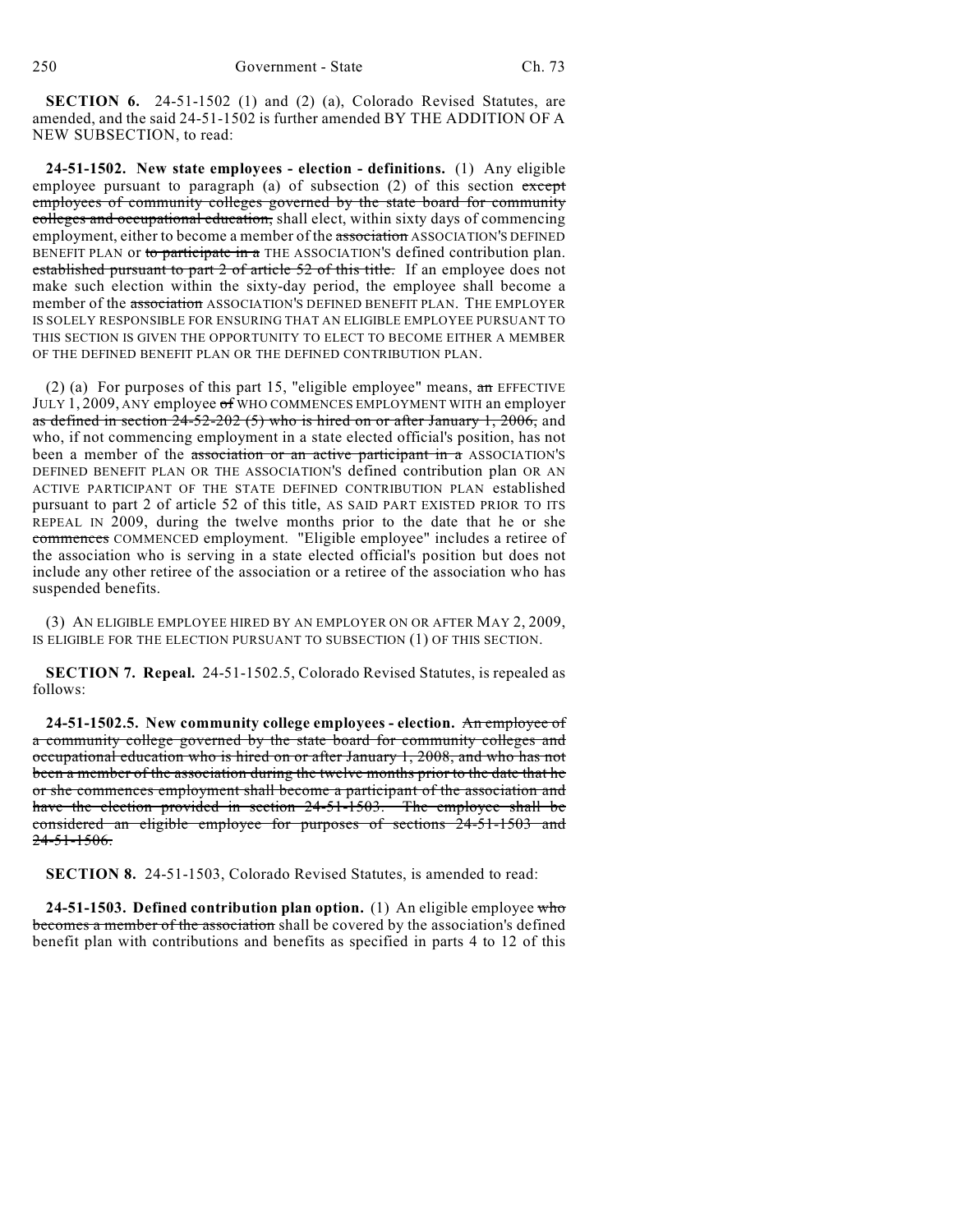article, unless the member elects to participate in the ASSOCIATION'S defined contribution plan of the association in accordance with this part 15 in lieu of such THE defined benefit plan within sixty days of commencing employment.

(2) An employee of HIRED BY an employer as defined in section  $24-52-202(5)$ who is hired on or after January 1, 2006, or an employee of a community college governed by the state board for community colleges and occupational education who is hired on or after January 1, 2008, and who has been a member of the association's defined benefit plan or THE ASSOCIATION'S defined contribution plan during the twelve months prior to the date that the employee commences employment shall automatically continue to be a member of such plan upon commencing employment. The employee shall be considered an eligible employee for purposes of section 24-51-1506.

(3) AN EMPLOYEE OF AN EMPLOYER WHO IS HIRED ON OR AFTER JULY 1, 2009, AND WHO HAS BEEN AN ACTIVE PARTICIPANT OF THE STATE DEFINED CONTRIBUTION PLAN ESTABLISHED PURSUANT TO PART 2 OF ARTICLE 52 OF THIS TITLE, AS SAID PART EXISTED PRIOR TO ITS REPEAL IN 2009, DURING THE TWELVE MONTHS PRIOR TO THE DATE THAT THE EMPLOYEE COMMENCES EMPLOYMENT, SHALL BE A MEMBER OF THE ASSOCIATION'S DEFINED CONTRIBUTION PLAN UPON COMMENCING EMPLOYMENT, AND THE EMPLOYEE SHALL NOT BE CONSIDERED AN ELIGIBLE EMPLOYEE FOR PURPOSES OF SECTION 24-51-1506 (1) AND (2).

 $(3)$  (4) (a) An eligible employee who is a member, inactive member, or retiree of the ASSOCIATION'S defined benefit plan on December 31, 2006, and elects to participate in or is automatically enrolled in the association's defined benefit plan, or who makes an election pursuant to section 24-51-1506 (1) to become a member of the association's defined benefit plan, shall be subject to the benefit provisions in effect for the existing member contribution account.

(b) An eligible employee who elects to participate in the association's defined contribution plan and is not a member, inactive member, or retiree of the ASSOCIATION'S defined benefit plan on December 31, 2005, and subsequently becomes a member of the association's defined benefit plan shall be subject to the benefit provisions in effect at the time the employee becomes a member of the association's defined benefit plan. Any service credit purchased for the period of employment covered by the defined contribution plan shall be subject to the benefit provisions in effect for such member at the time of the commencement of the purchase.

(5) NOTWITHSTANDING ANY OTHER PROVISION OF THIS PART 15, PARTICIPATION IN THE ASSOCIATION'S DEFINED CONTRIBUTION PLAN BY A DISTRICT ATTORNEY, AN ASSISTANT DISTRICT ATTORNEY, A CHIEF DEPUTY DISTRICT ATTORNEY, A DEPUTY DISTRICT ATTORNEY, OR OTHER EMPLOYEE OF A DISTRICT ATTORNEY SHALL BE GOVERNED BY THE PROVISIONS OF SECTIONS 24-51-305 AND 24-51-305.5.

**SECTION 9.** 24-51-1505, Colorado Revised Statutes, is amended to read:

**24-51-1505. Contributions - vesting.** (1) Contribution rates to the ASSOCIATION'S defined contribution plan by  $\pi$  THE employer and by members of the defined contribution plan established pursuant to this part 15 shall be the same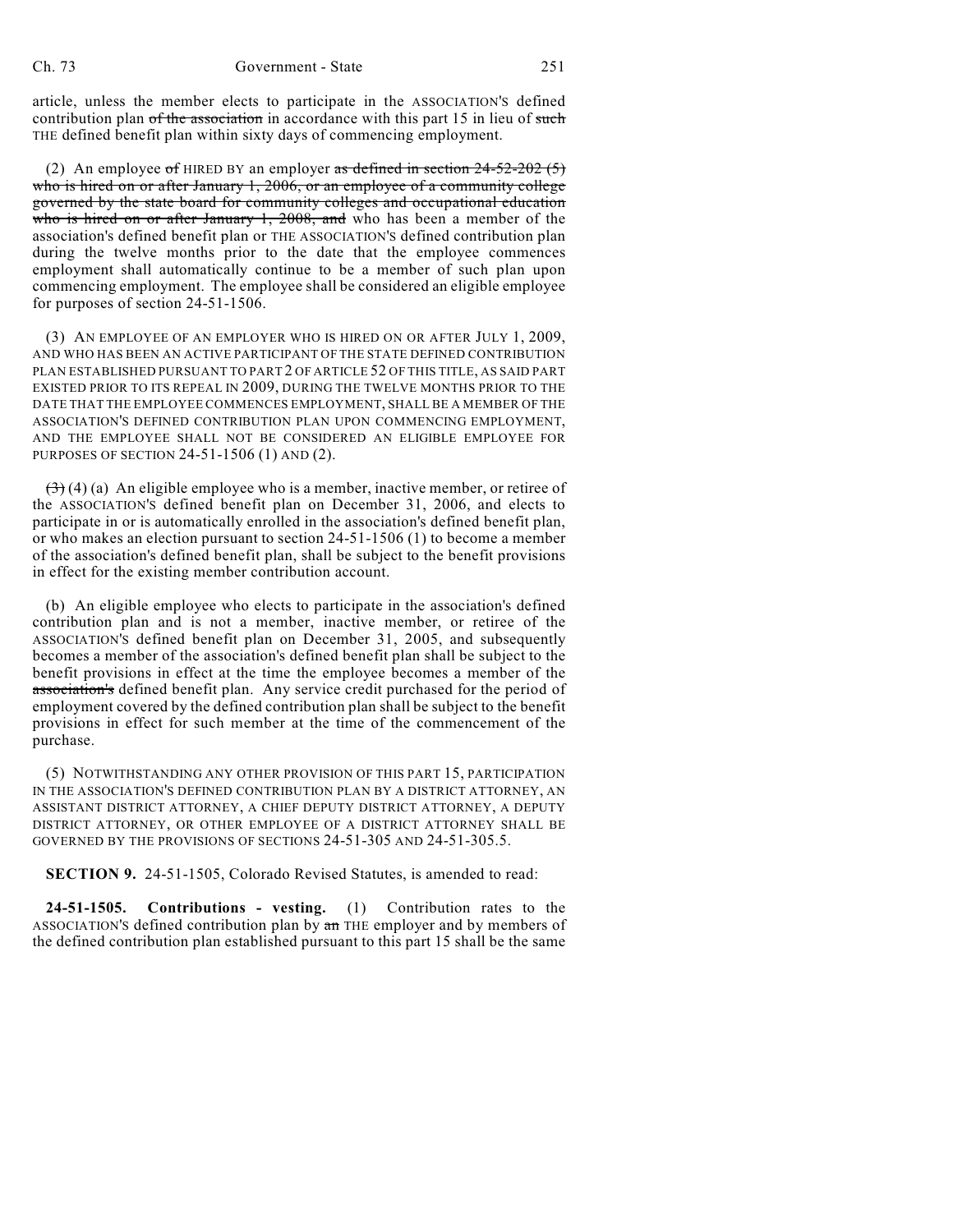as the rates that would be payable by the employer and the member pursuant to section 24-51-401.

(2) CONSISTENT WITH THE PROVISIONS OF SECTION  $24-51-401(1.7)$  (b),  $(1.7)$  (c), AND (1.7) (d), the employer shall deliver all contributions to the DEFINED CONTRIBUTION PLAN TRUST FUND VIA THE service provider designated by the association within five days after the date members are paid. and consistent with the provisions of section  $24-51-401(1.7)$  (b) to  $(1.7)$  (d).

(3) EXCEPT AS OTHERWISE PROVIDED IN SUBSECTION (4) OF THIS SECTION, members of the ASSOCIATION'S defined contribution plan shall be immediately and fully vested in their own contributions to the plan, together with accumulated investment gains or losses. Members shall be immediately vested in fifty percent of the employer's contribution to the plan, together with accumulated investment gains or losses on that vested portion. For each full year of membership in the defined contribution plan, the vesting percentage shall increase by ten percent. The vesting percentage in the employer's contribution, with accumulated earnings or losses, shall be one hundred percent for all members with five or more years of membership in the defined contribution plan. IF AN INDIVIDUAL BECOMES A MEMBER OF THE DEFINED CONTRIBUTION PLAN WITHOUT AN EXISTING ACCOUNT BALANCE OR AFTER A TWELVE-MONTH BREAK IN SERVICE, THE INDIVIDUAL SHALL BEGIN A NEW VESTING SCHEDULE WITH REGARD TO FUTURE EMPLOYER CONTRIBUTIONS IN ACCORDANCE WITH THIS SUBSECTION (3).

(4) A MEMBER OF THE ASSOCIATION'S DEFINED CONTRIBUTION PLAN WITH AN ACCRUED BALANCE IN THE PLAN WHO BECAME A MEMBER OF THE PLAN PURSUANT TO SECTION 24-51-1501 (2) OR 24-51-1503 (3), SHALL BE FULLY VESTED IN ONE HUNDRED PERCENT OFTHE STATE'S PAST AND FUTURE CONTRIBUTIONS TO THE PLAN, TOGETHER WITH ACCUMULATED INVESTMENT GAINS OR LOSSES ON THAT VESTED PORTION. IF AN INDIVIDUAL BECOMES A MEMBER OF THE ASSOCIATION'S DEFINED CONTRIBUTION PLAN WITHOUT AN EXISTING ACCOUNT BALANCE OR AFTER A TWELVE-MONTH BREAK IN SERVICE, THE INDIVIDUAL SHALL BEGIN A NEW VESTING SCHEDULE WITH REGARD TO VESTING OF FUTURE EMPLOYER CONTRIBUTIONS IN ACCORDANCE WITH SUBSECTION (3) OF THIS SECTION.

**SECTION 10.** 24-51-1506 (1) and (3), Colorado Revised Statutes, are amended to read:

**24-51-1506. Additional choices within first five years.** (1) An eligible employee who is a member of the association's defined contribution plan, EXCEPT FOR INDIVIDUALS WHO BECAME MEMBERS OF THE ASSOCIATION'S DEFINED CONTRIBUTION PLAN PURSUANT TO SECTION  $24-51-1501$  (2) OR  $24-51-1503$  (3), may elect, at any time during the second to fifth year of membership in the plan, to terminate membership in the plan and to become a member of the association's defined benefit plan with benefits and contribution rates specified in parts 4 to 12 of this article. Such election shall be irrevocable.

(3)  $(a)$  The board, in its sole discretion, may provide optional coverage for disability, survivor, and retiree health care benefits to members of the association's defined contribution plan.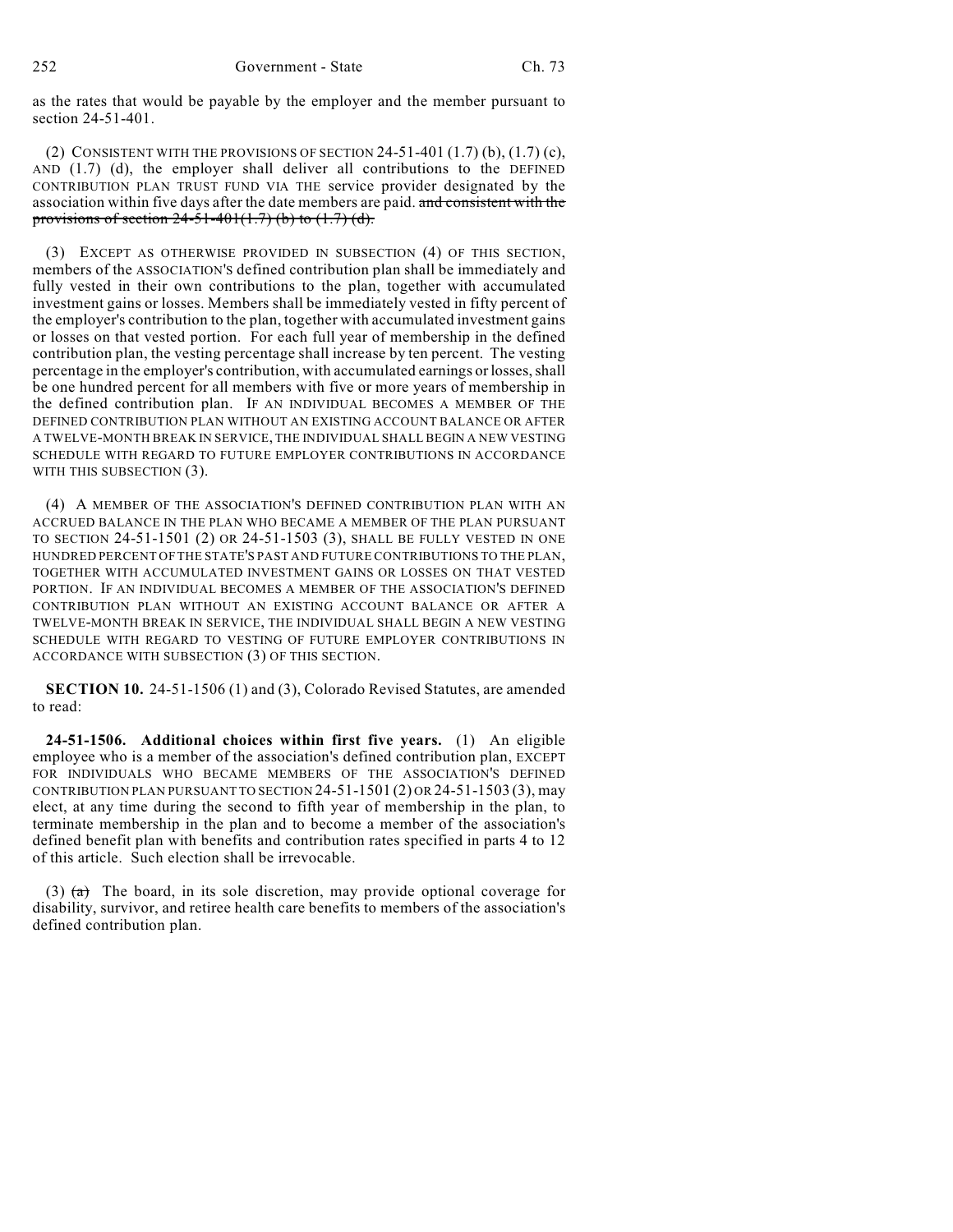(b) The board, in its sole discretion and with the approval of the state deferred compensation committee, may provide any optional coverage offered to members of the association's defined contribution plan pursuant to paragraph (a) of this subsection (3) to any participant in the defined contribution plan established pursuant to part 2 of article 52 of this title.

**SECTION 11.** Part 15 of article 51 of title 24, Colorado Revised Statutes, is amended BY THE ADDITION OF A NEW SECTION to read:

**24-51-1506.5. Additional choices for employees who were eligible employees before January 1, 2006.** (1) EFFECTIVE JULY 1, 2009, ANY EMPLOYEE WHO BECAME ELIGIBLE TO PARTICIPATE IN THE STATE DEFINED CONTRIBUTION PLAN BEFORE JANUARY 1, 2006, WHO WAS A MEMBER OR INACTIVE MEMBER OF THE ASSOCIATION MAY, AS LONG AS THE EMPLOYEE IS EMPLOYED IN A POSITION WITH AN EMPLOYER FOR WHICH THE ASSOCIATION'S DEFINED CONTRIBUTION PLAN IS AVAILABLE, MAKE A WRITTEN ELECTION DURING THE ANNUAL OPEN ENROLLMENT PERIOD FOR THE STATE EMPLOYEES GROUP BENEFIT PLAN OF ANY YEAR TO PARTICIPATE IN THE ASSOCIATION'S DEFINED CONTRIBUTION PLAN. THE WRITTEN ELECTION SHALL BE EFFECTIVE THE FIRST DAY OF THE ANNUAL STATE EMPLOYEES GROUP BENEFIT PLAN YEAR ESTABLISHED PURSUANT TO SECTION 24-50-604 (1) (m). IN THE ABSENCE OF SUCH WRITTEN ELECTION, THE EMPLOYEE SHALL BE A MEMBER OF THE ASSOCIATION'S DEFINED BENEFIT PLAN.

(2) ANY EMPLOYEE WHO WAS ELIGIBLE TO PARTICIPATE IN THE STATE DEFINED CONTRIBUTION PLAN BEFORE JANUARY 1, 2006, AND WHO ELECTS TO PARTICIPATE IN THE ASSOCIATION'S DEFINED CONTRIBUTION PLAN PURSUANT TO SUBSECTION (1) OF THIS SECTION SHALL SPECIFY ONE OF THE FOLLOWING OPTIONS:

(a) TO TERMINATE FUTURE DEFINED BENEFIT CONTRIBUTIONS BEGINNING ON THE DATE OF ELECTION WHILE MAINTAINING RIGHTS AS PROVIDED BY THE LAWS APPLICABLE TO THE ASSOCIATION RELATIVE TO ANY CONTRIBUTIONS OR BENEFITS ACCRUED PRIOR TO SUCH ELECTION; OR

(b) TO TERMINATE MEMBERSHIP IN THE ASSOCIATION'S DEFINED BENEFIT PLAN AND REQUIRE PAYMENT BY THE ASSOCIATION OF ALL MEMBER CONTRIBUTIONS, ACCRUED INTEREST ON SUCH CONTRIBUTIONS, AND MATCHING EMPLOYER CONTRIBUTIONS, AS PROVIDED BY THE LAWS APPLICABLE TO THE ASSOCIATION, TO THE ASSOCIATION'S DEFINED CONTRIBUTION PLAN. SUCH ELECTION SHALL CONSTITUTE A WAIVER OF ALL RIGHTS AND BENEFITS PROVIDED BY THE ASSOCIATION. WITHIN NINETY DAYS AFTER RECEIPT OF NOTICE OF AN ELECTION TO TERMINATE MEMBERSHIP PURSUANT TO THIS PARAGRAPH (b), THE ASSOCIATION SHALL PAY TO THE ASSOCIATION'S DEFINED CONTRIBUTION PLAN AN AMOUNT EQUAL TO THE EMPLOYEE'S MEMBER CONTRIBUTIONS PLUS ACCRUED INTEREST CALCULATED PURSUANT TO SECTION 24-51-407 AND MATCHING EMPLOYER CONTRIBUTIONS PAID PURSUANT TO SECTION 24-51-408.

(3) (a) EFFECTIVE JULY 1, 2009, ANY EMPLOYEE WHO BECAME ELIGIBLE TO PARTICIPATE IN THE STATE DEFINED CONTRIBUTION PLAN BEFORE JANUARY 1, 2006, AND WHO PARTICIPATED IN THE STATE DEFINED CONTRIBUTION PLAN BEFORE JULY 1, 2009, AND BECAME A MEMBER OF THE ASSOCIATION'S DEFINED CONTRIBUTION PLAN PURSUANT TO SECTION 24-51-1501 (2) OR 24-51-1503 (3) MAY TERMINATE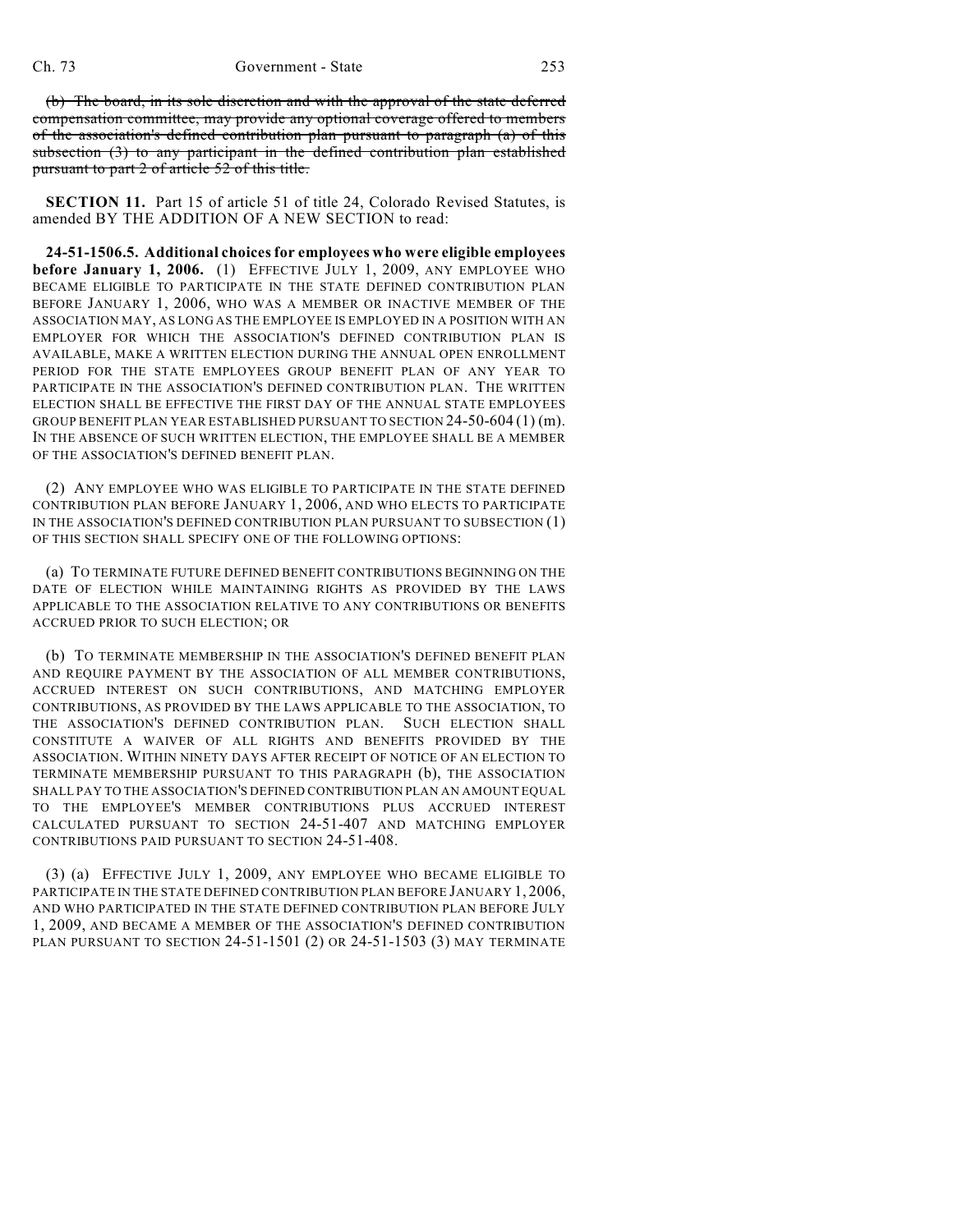FUTURE CONTRIBUTIONS TO THE ASSOCIATION'S DEFINED CONTRIBUTION PLAN AND INSTEAD PARTICIPATE IN THE ASSOCIATION'S DEFINED BENEFIT PLAN BY MAKING A WRITTEN ELECTION DURING THE ANNUAL OPEN ENROLLMENT PERIOD FOR THE STATE EMPLOYEE GROUP BENEFIT PLAN OF ANY YEAR. THE WRITTEN ELECTION SHALL BE EFFECTIVE ON THE FIRST DAY OF THE ANNUAL STATE EMPLOYEE GROUP BENEFIT PLAN YEAR, ESTABLISHED PURSUANT TO SECTION 24-50-604 (1) (m). ANY SUCH ELECTION TO PARTICIPATE IN THE ASSOCIATION'S DEFINED BENEFIT PLAN SHALL BE IN WRITING AND SHALL BE FILED WITH THE ASSOCIATION AND WITH SUCH ELIGIBLE EMPLOYEE'S EMPLOYER. IN THE ABSENCE OF SUCH WRITTEN ELECTION, THE EMPLOYEE SHALL BE A MEMBER OF THE ASSOCIATION'S DEFINED CONTRIBUTION PLAN.

(b) ANY EMPLOYEE WHO TERMINATES PARTICIPATION IN THE DEFINED CONTRIBUTION PLAN PURSUANT TO PARAGRAPH (a) OF THIS SUBSECTION (3) AND BECOMES A MEMBER OF THE ASSOCIATION'S DEFINED BENEFIT PLAN MAY, UPON MEETING THE REQUIREMENTS OF SECTION 24-51-505, PURCHASE SERVICE CREDIT FOR THE PERIOD OF EMPLOYMENT DURING WHICH THE EMPLOYEE WAS A PARTICIPANT IN THE DEFINED CONTRIBUTION PLAN. THE COST TO PURCHASE SERVICE CREDIT SHALL BE DETERMINED IN ACCORDANCE WITH SECTION 24-51-505 (3). THE EMPLOYEE MAY ELECT TO HAVE ANY PORTION OF THE EMPLOYEE'S ACCOUNT PAID FROM THE DEFINED CONTRIBUTION PLAN TO THE ASSOCIATION TO FACILITATE THE PURCHASE OF SERVICE CREDIT THROUGH A DIRECT ROLLOVER IN ACCORDANCE WITH SECTION 401 (a) (31) OF THE FEDERAL "INTERNAL REVENUE CODE OF 1986", AS AMENDED. THE EMPLOYEE MAY NOT BE VESTED IN THE ASSOCIATION'S DEFINED CONTRIBUTION PLAN UPON PURCHASING SERVICE CREDIT FOR EMPLOYMENT THAT WAS COVERED BY THE DEFINED CONTRIBUTION PLAN.

**SECTION 12.** 24-51-1509 (2) and (5), Colorado Revised Statutes, are amended to read:

**24-51-1509. Rights of defined contribution plan members.** (2) A defined contribution plan member may participate in optional life insurance, long-term care insurance, and the voluntary investment program, AND THE DEFERRED COMPENSATION PLAN as provided in this article.

 $(5)$  (a) The board, in its sole discretion and with the approval of the state deferred compensation committee, may offer any participant in the defined contribution plan established pursuant to part 2 of article 52 of this title the option to enroll in the health care program provided pursuant to part 12 of this article as if the participant were a benefit recipient pursuant to this part 15.

(b) The board, in its sole discretion and with the approval of the state deferred compensation committee, may offer any optional life insurance or long-term care insurance offered pursuant to this section to any participant in the defined contribution plan established pursuant to part 2 of article 52 of this title.

**SECTION 13.** 24-51-1511, Colorado Revised Statutes, is amended to read:

**24-51-1511. Limitation on actions by eligible employees.** Administrative actions or civil actions brought by employees to dispute the election for participation or failure to elect participation in the association's defined benefit plan, the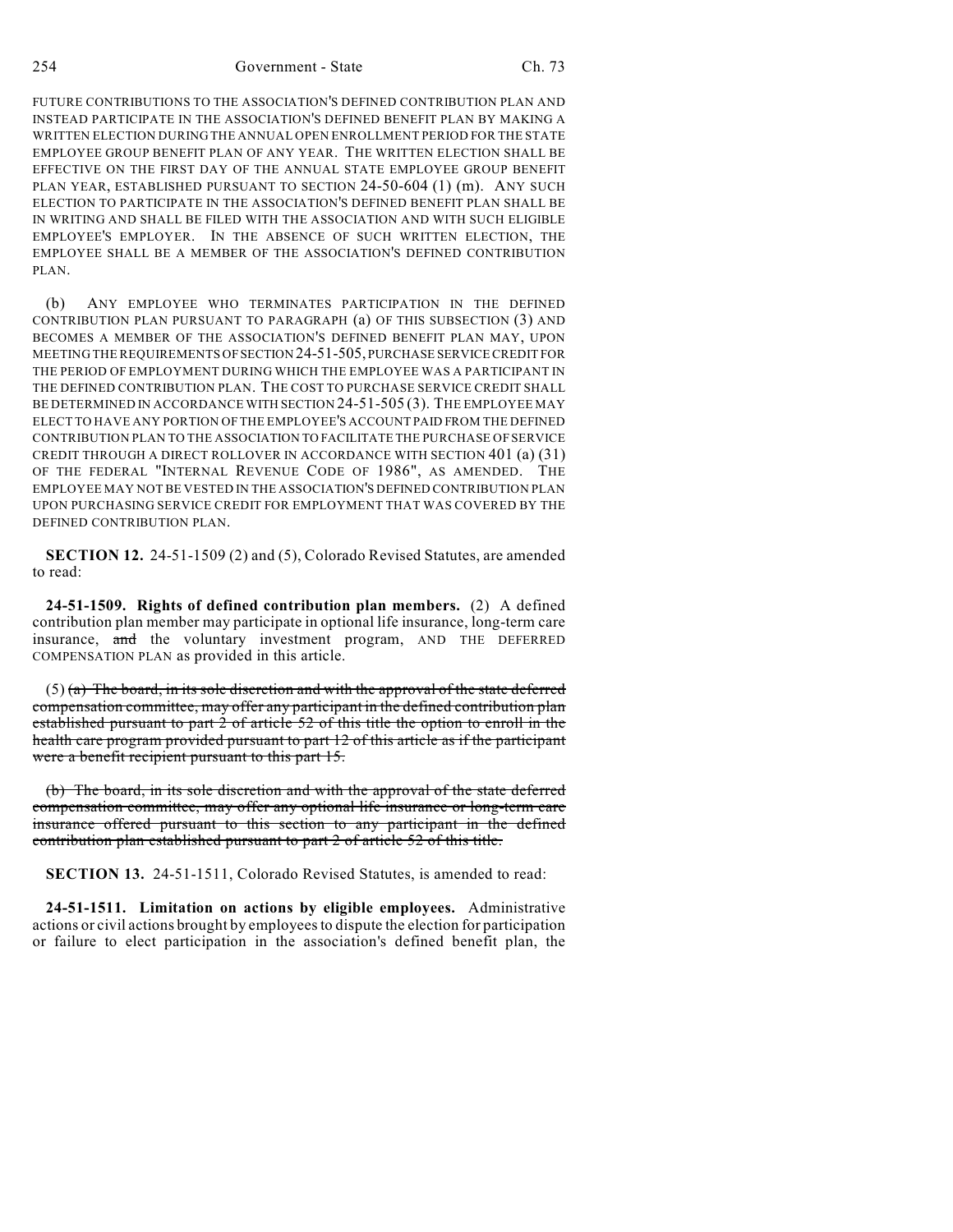association's defined contribution plan, or the defined contribution plan established pursuant to part 2 of article 52 of this title, AS SAID ARTICLE EXISTED PRIOR TO ITS REPEAL IN 2009, shall commence within one hundred eighty days after the election or within one hundred eighty days of the last day on which the employee may make an election to participate in such plan pursuant to this article and article 52 of this title, whichever is earlier, and not thereafter.

**SECTION 14.** 24-51-101, Colorado Revised Statutes, is amended BY THE ADDITION OF A NEW SUBSECTION to read:

**24-51-101. Definitions.** As used in this article, unless the context otherwise requires:

(13.5) "DEFERRED COMPENSATION PLAN" MEANS AN ELIGIBLE DEFERRED COMPENSATION PLAN ESTABLISHED AND ADMINISTERED PURSUANT TO THE PROVISIONS OF 26 U.S.C. SEC. 457 (b), AS AMENDED.

**SECTION 15.** 24-51-205 (1), Colorado Revised Statutes, is amended, and the said 24-51-205 is further amended BY THE ADDITION OF A NEW SUBSECTION, to read:

**24-51-205. General authority of the board.** (1) The board shall have the authority to determine membership status within the state, school, local government, and judicial divisions; exemptions from membership; eligibility for benefits, life insurance, health care, and the voluntary investment program, THE ASSOCIATION'S DEFINED CONTRIBUTION PLAN, AND THE DEFERRED COMPENSATION PLAN; and service credit and salary to be used in calculations pursuant to the provisions of this article. Such decisions by the board may be appealed through the administrative review procedures set forth in the board rules. Such final decision by the board shall be subject only to review by proper court action.

(7) THE BOARD IS AUTHORIZED TO PURCHASE AND MAINTAIN APPROPRIATE ANNUITY CONTRACTS FOR THE PURPOSE OF PROVIDING A VOLUNTARY CONTRIBUTION PROGRAM TO QUALIFIED EMPLOYEES OF AFFILIATED EMPLOYERS PURSUANT TO SECTION 403 (b) OF THE FEDERAL "INTERNAL REVENUE CODE OF 1986", AS AMENDED, AND TO CREATE A SEPARATE TRUST FUND TO HOLD THE ASSETS OF THE PROGRAM.

**SECTION 16.** 24-51-208 (1) (g), Colorado Revised Statutes, is amended, and the said 24-51-208 (1) is further amended BY THE ADDITION OF THE FOLLOWING NEW PARAGRAPHS, to read:

**24-51-208. Allocation of moneys.** (1) The moneys of the association shall be divided into several trust funds, including, but not limited to:

(g) The voluntary investment program TRUST FUND, which consists of voluntary contributions made pursuant to 26 U.S.C. sec. 401 (k), as amended, and part 14 of this article and any investment income earned thereon;

(i) THE ASSOCIATION'S DEFINED CONTRIBUTION PLAN TRUST FUND PURSUANT TO PART 15 OF THIS ARTICLE AND ANY INVESTMENT INCOME EARNED THEREON;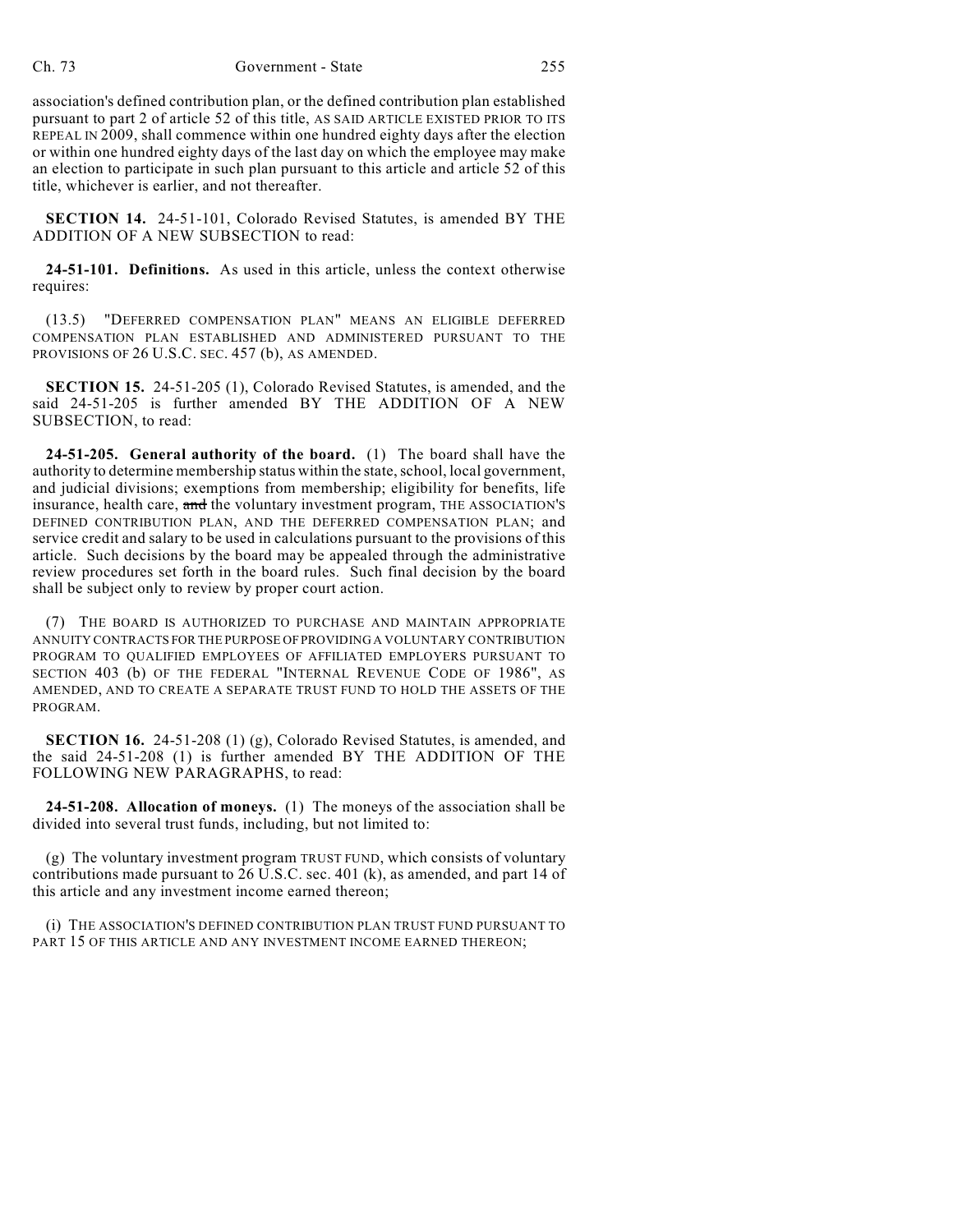(j) THE DEFERRED COMPENSATION PLAN TRUST FUND, WHICH SHALL HOLD ASSETS OF THE PLAN ESTABLISHED UNDER 26 U.S.C. SEC. 457 (b), AS AMENDED, AND PART 16 OF THIS ARTICLE AND ANY INVESTMENT INCOME EARNED THEREON.

**SECTION 17.** 24-51-213 (1), Colorado Revised Statutes, is amended to read:

**24-51-213. Confidentiality.** (1) All information contained in records of members, former members, inactive members, and benefit recipients and their dependents, PARTICIPANTS IN THE VOLUNTARY INVESTMENT PROGRAM ESTABLISHED PURSUANT TO PART 14 OF THIS ARTICLE, PARTICIPANTS IN THE DEFINED CONTRIBUTION PLAN ESTABLISHED PURSUANT TO PART 15 OF THIS ARTICLE, AND PARTICIPANTS IN THE DEFERRED COMPENSATION PLAN ESTABLISHED PURSUANT TO PART 16 OF THIS ARTICLE shall be kept confidential by the association.

**SECTION 18.** 24-51-506 (1), Colorado Revised Statutes, is amended to read:

**24-51-506. Payments for purchased service credit.** (1) Service credit purchases may be made by a lump-sum payment, by installment payments, by a trustee-to-trustee transfer or a directrollover of an eligible rollover distribution from a plan described in section 402 (c) (8) (B) (iii) to (vi) of the federal "Internal Revenue Code of 1986", as amended, including but not limited to the voluntary investment program established pursuant to the provisions of part 14 of this article AND THE DEFERRED COMPENSATION PLAN ESTABLISHED PURSUANT TO PART 16 OF THIS ARTICLE, or by a rollover of a distribution from an individual retirement account or annuity described in section 408 (a) or 408 (b) of such code that is eligible to be rolled over and would otherwise be included in gross income. Service credit purchases shall be initiated and payment received in full during membership.

**SECTION 19.** 24-51-1401, Colorado Revised Statutes, is amended BY THE ADDITION OF A NEW SUBSECTION to read:

**24-51-1401. Voluntary investment program established and fund created.** (3) THE BOARD IS HEREBY AUTHORIZED TO OFFER PARTICIPATION IN THE VOLUNTARY INVESTMENT PROGRAM TO ALL EMPLOYEES OF EMPLOYERS THAT ARE AFFILIATED WITH THE ASSOCIATION, REGARDLESS OF WHETHER THOSE EMPLOYEES ARE MEMBERS OR RETIREES.

**SECTION 20.** 24-51-1402, Colorado Revised Statutes, is amended to read:

**24-51-1402.** Contributions to the voluntary investment program. (1)  $\pm$ member or a retiree AN ELIGIBLE EMPLOYEE PURSUANT TO SECTION 24-51-1401 may participate in the voluntary investment program authorized in section 24-51-1401 by authorizing his or her employer, as defined in section 24-51-101 (20), to contribute an amount by payroll deduction in lieu of receiving such amount as member salary or retiree pay. The amount of such contribution by a member or a retiree PARTICIPANT shall be subject to any limitations established by federal law. These voluntary contributions, in addition to investment earnings, shall be exempt from federal and state income taxes until the ultimate distribution of such contributions has been made to the PARTICIPANT, member, former member, or beneficiary.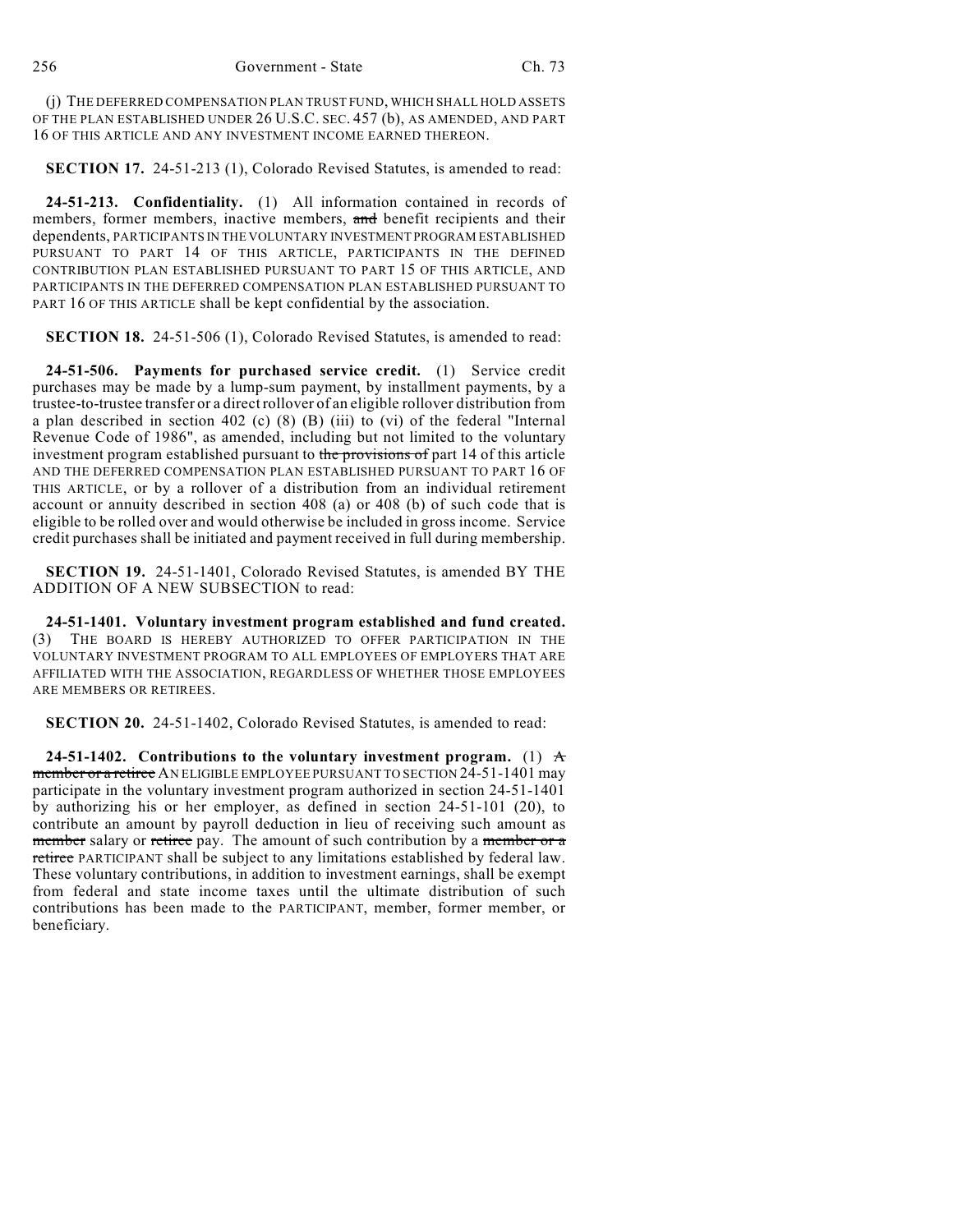(2) The board may, at its discretion, allow members and retirees PARTICIPANTS IN THE VOLUNTARY INVESTMENT PROGRAM to elect to make after-tax voluntary contributions to the voluntary investment program by payroll deduction. Investment earnings on such contributions are exempt from federal and state income taxes until the ultimate distribution of such contributions has been made to the PARTICIPANT, member, former member, or beneficiary.

(3) All voluntary contributions by a participating member shall be included in the salary of such member for the purpose of calculating member and employer contributions pursuant to the provisions of section 24-51-401. The member and employer contribution provisions of section 24-51-401 and the matching employer contribution provisions of section 24-51-408.5 shall not apply to any voluntary contribution made by a retiree.

(4) The employer shall deliver all voluntary contributions to the service provider designated by the association within five days after the date that the members PARTICIPANTS are paid and consistent with the provisions of section 24-51-401 (1.7) (c) and (1.7) (d).

(5) (a) EFFECTIVE JULY 1, 2009, ALL ASSETS OF THE STATE DEFINED CONTRIBUTION MATCH PLAN ESTABLISHED PURSUANT TO SECTION 24-52-104, AS SAID SECTION EXISTED PRIOR TO ITS REPEAL IN 2009, SHALL BE TRANSFERRED VIA TRUSTEE-TO-TRUSTEE TRANSFER TO THE ASSOCIATION'S VOLUNTARY INVESTMENT PROGRAM TRUST FUND CREATED IN SECTION  $24-51-208(1)(g)$ , AND SUCH DEFINED CONTRIBUTION MATCH PLAN SHALL BE MERGED INTO THE ASSOCIATION'S VOLUNTARY INVESTMENT PROGRAM. AN INDIVIDUAL'S ACCOUNT IN THE STATE DEFINED CONTRIBUTION MATCH PLAN SHALL BECOME PART OF THE INDIVIDUAL'S EXISTING 401 (k) PLAN ACCOUNT IF ONE EXISTS. IF THE INDIVIDUAL DOES NOT HAVE AN EXISTING 401 (k) PLAN ACCOUNT, A SEPARATE ACCOUNT SHALL BE CREATED FOR THE INDIVIDUAL WITHIN THE TRUST FUND AND ADMINISTERED IN ACCORDANCE WITH THE TERMS OF THE VOLUNTARY INVESTMENT PROGRAM. THE ADMINISTRATION OF SUCH ASSET TRANSFER SHALL BE DETERMINED BY THE BOARD.

(b) FOR PURPOSES OF THIS SUBSECTION (5), "EXISTING 401 (k) PLAN ACCOUNT" MEANS A VOLUNTARY INVESTMENT ACCOUNT AUTHORIZED UNDER 26 U.S.C. SEC. 401 (k), AS AMENDED.

**SECTION 21.** 24-51-1404, Colorado Revised Statutes, is amended to read:

**24-51-1404. Investments of the voluntary investment program.** Members and retirees participating PARTICIPANTS in the voluntary investment program shall designate that their voluntary contributions be invested in one or more types of investments made available by the board. These investments may include, but are not limited to, equity investments, fixed-income investments, life insurance company products, and any investments permitted pursuant to the provisions of section 24-51-206.

**SECTION 22.** Article 51 of title 24, Colorado Revised Statutes, is amended BY THE ADDITION OF A NEW PART to read: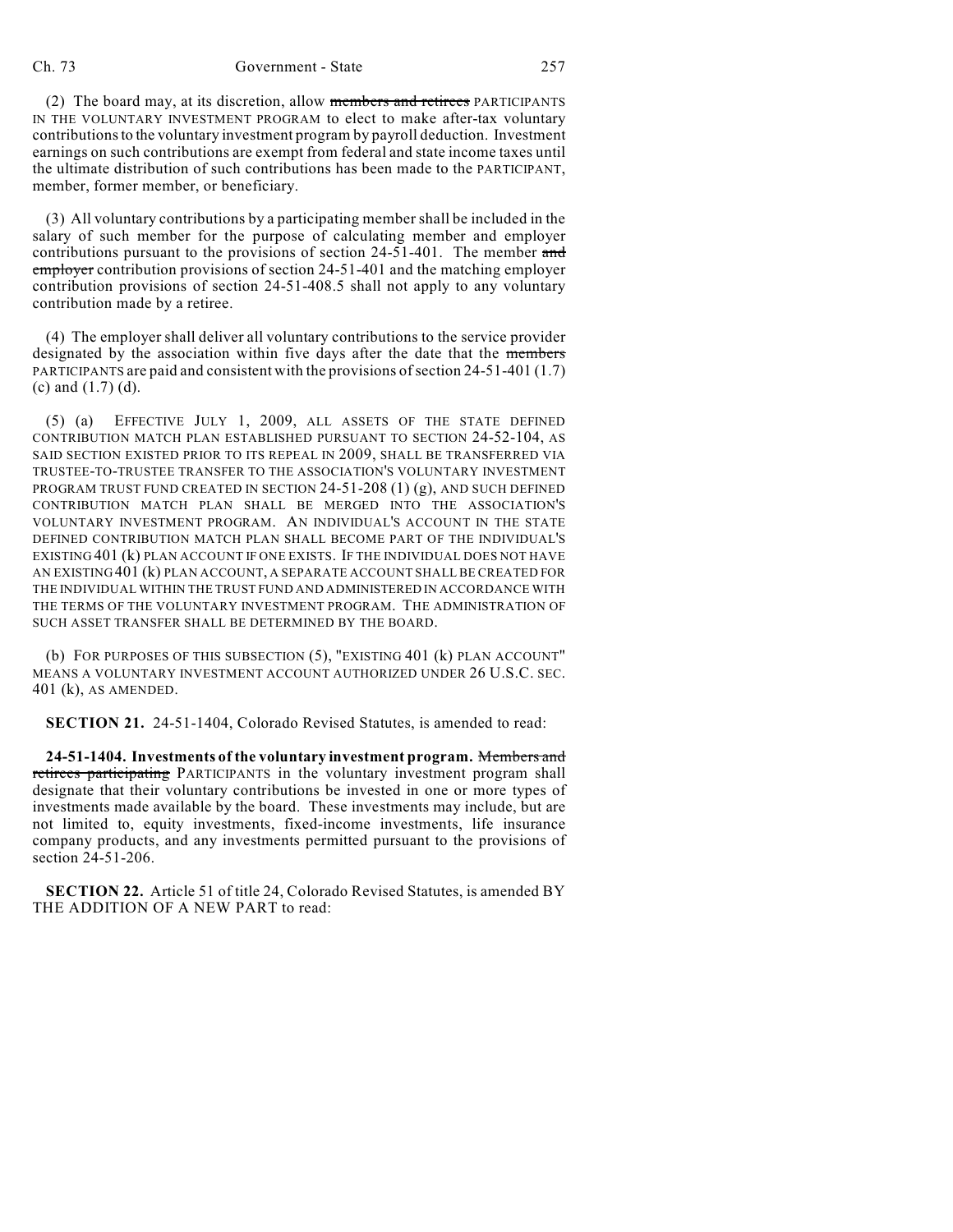## PART 16 DEFERRED COMPENSATION PLAN

**24-51-1601. Deferred compensation plan and trust fund.** (1) EFFECTIVE JULY 1, 2009, THE STATE DEFERRED COMPENSATION COMMITTEE ESTABLISHED PURSUANT TO SECTION 24-52-102, AS SAID SECTION EXISTED PRIOR TO ITS REPEAL IN 2009, SHALL BE ABOLISHED, AND THE BOARD SHALL ASSUME THE ADMINISTRATION OF AND FIDUCIARY RESPONSIBILITY FOR THE STATE DEFERRED COMPENSATION PLAN PREVIOUSLY ADMINISTERED UNDER PART 1 OF ARTICLE 52 OF TITLE 24, AS SAID PART EXISTED PRIOR TO ITS REPEAL IN 2009. THE BOARD SHALL HAVE THE AUTHORITY TO SET THE TERMS AND CONDITIONS OF THE DEFERRED COMPENSATION PLAN.

(2) THE BOARD SHALL ESTABLISH, AS SET FORTH IN SECTION 24-51-208 (1) (j), A DEFERRED COMPENSATION PLAN TRUST FUND, REFERRED TO IN THIS PART 16 AS THE "TRUST FUND", TO HOLD THE ASSETS OF THE DEFERRED COMPENSATION PLAN.

(3) THE TRUST FUND SHALL BE ESTABLISHED UNDER SECTION 24-51-208 (1) (j), EFFECTIVE UPON TRANSFER OF ASSETS OF THE DEFERRED COMPENSATION PLAN TO THE TRUST FUND. THE BOARD SHALL BE TRUSTEE OF THE TRUST FUND. NO PART OF THE ASSETS AND INCOME OF THE TRUST FUND SHALL BE USED FOR OR DIVERTED TO PURPOSES OTHER THAN FOR THE EXCLUSIVE BENEFIT OF PARTICIPANTS AND THEIR BENEFICIARIES PRIOR TO THE SATISFACTION OF LIABILITIES WITH RESPECT TO PARTICIPANTS AND THEIR BENEFICIARIES.

(4) THE DEPARTMENT OF PERSONNEL CREATED IN SECTION 24-1-128 SHALL PROVIDE FOR THE ORDERLY TRANSFER OF ALL RECORDS PERTAINING TO THE STATE DEFERRED COMPENSATION PLAN AND THE STATE DEFINED CONTRIBUTION MATCH PLAN AND SHALL TAKE ANY OTHER ACTION NECESSARY FOR THE BOARD TO ASSUME ITS DUTIES UNDER THIS PART 16.

**24-51-1602. Affiliation with the deferred compensation plan.** (1) AN EMPLOYEE IS NOT ELIGIBLE TO PARTICIPATE IN THE DEFERRED COMPENSATION PLAN AUTHORIZED IN SECTION 24-51-1601 UNLESS HIS OR HER EMPLOYER IS AFFILIATED WITH SUCH PLAN.

(2) AN EMPLOYER, AS DEFINED IN SECTION 24-51-101 (20), MAY AFFILIATE WITH THE DEFERRED COMPENSATION PLAN BY MAKING APPLICATION TO THE ASSOCIATION. ALL APPLICATIONS SHALL BE SUBJECT TO APPROVAL BY THE ASSOCIATION. UPON AFFILIATION, EMPLOYEES OF THE EMPLOYER ARE ELIGIBLE TO BEGIN DEFERRING SALARY TO THE DEFERRED COMPENSATION PLAN.

(3) ALL EMPLOYERS THAT ARE AFFILIATED WITH THE DEFERRED COMPENSATION PLAN PRIOR TO JULY 1, 2009, INCLUDING ENTITIES THAT ARE NOT AFFILIATED EMPLOYERS OF THE ASSOCIATION, AS EMPLOYER IS DEFINED IN SECTION 24-51-101 (20), SHALL REMAIN AFFILIATED AND SHALL NOT HAVE TO APPLY TO THE ASSOCIATION PURSUANT TO SUBSECTION (2) OF THIS SECTION.

(4) ANY EMPLOYEE WHO IS EMPLOYED BY AN ENTITY THAT IS AFFILIATED WITH THE DEFERRED COMPENSATION PLAN SHALL BE ENTITLED TO PARTICIPATE IN THE PLAN REGARDLESS OF WHETHER THAT INDIVIDUAL IS A MEMBER OR RETIREE OF THE ASSOCIATION.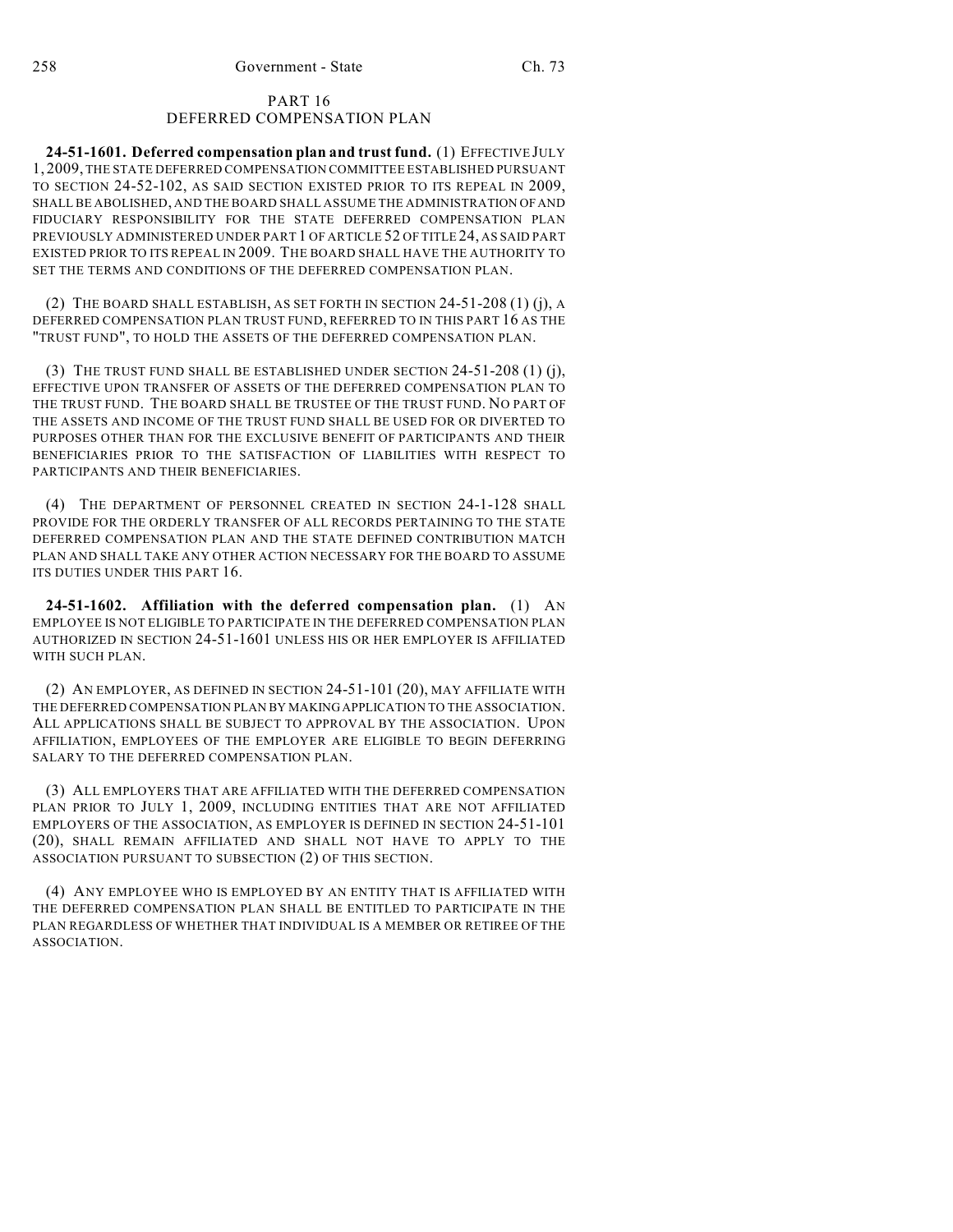**24-51-1603. Contributions to the deferred compensation plan.** (1) AN EMPLOYEE OF AN EMPLOYER AFFILIATED WITH THE DEFERRED COMPENSATION PLAN PURSUANT TO SECTION 24-51-1602 (2) OR (3) MAY PARTICIPATE IN THE DEFERRED COMPENSATION PLAN AUTHORIZED IN SECTION 24-51-1601 BY ELECTING WITH HIS OR HER EMPLOYER TO DEFER RECEIPT OF SALARY BY SPECIFYING AN AMOUNT CONTRIBUTED BY PAYROLL DEDUCTION. THE AMOUNT OF SUCH DEFERRAL BY THE EMPLOYEE SHALL BE SUBJECT TO ANY LIMITATIONS ESTABLISHED BY FEDERAL LAW. THE AMOUNT DEFERRED, INCLUDING INVESTMENT EARNINGS, SHALL BE EXEMPT FROM FEDERAL AND STATE INCOME TAXES UNTIL THE ULTIMATE DISTRIBUTION OF SUCH CONTRIBUTIONS HAS BEEN MADE TO THE PARTICIPANT, FORMER PARTICIPANT, OR BENEFICIARY.

(2) ALL VOLUNTARY DEFERRALS BY A PARTICIPATING MEMBER SHALL BE INCLUDED IN THE SALARY OF SUCH MEMBER IN ACCORDANCE WITH SECTION 24-51-101 (42) FOR THE PURPOSE OF CALCULATING MEMBER AND EMPLOYER CONTRIBUTIONS PURSUANT TO THE PROVISIONS OF SECTION 24-51-401. THE MEMBER CONTRIBUTION PROVISIONS OF SECTION 24-51-401 SHALL NOT APPLY TO ANY DEFERRAL MADE BY A RETIREE.

(3) CONSISTENT WITH THE PROVISIONS OF SECTION  $24-51-401(1.7)$  (c) AND  $(1.7)$ (d), THE EMPLOYER SHALL DELIVER ALL DEFERRED COMPENSATION CONTRIBUTIONS TO THE TRUST FUND VIA THE SERVICE PROVIDER DESIGNATED BY THE ASSOCIATION, IF APPLICABLE, WITHIN FIVE DAYS AFTER THE DATE THE EMPLOYEES ARE PAID.

**24-51-1604. Expenses of the deferred compensation plan.** THE EXPENSES OF ADMINISTERING THE DEFERRED COMPENSATION PLAN AUTHORIZED IN SECTION 24-51-1601 SHALL BE PAID FROM EITHER THE INVESTMENT EARNINGS OR ACCOUNT BALANCES OF THE DEFERRED COMPENSATION PLAN.

**24-51-1605. Investments of the deferred compensation plan.** (1) INDIVIDUALS PARTICIPATING IN THE DEFERRED COMPENSATION PLAN SHALL DESIGNATE THAT THEIR DEFERRED COMPENSATION CONTRIBUTIONS BE INVESTED IN ONE OR MORE TYPES OF INVESTMENTS MADE AVAILABLE BY THE BOARD. THESE INVESTMENTS MAY INCLUDE, BUT ARE NOT LIMITED TO, EQUITY INVESTMENTS, FIXED-INCOME INVESTMENTS, LIFE INSURANCE COMPANY PRODUCTS, AND ANY INVESTMENTS PERMITTED PURSUANT TO SECTION 24-51-206.

(2) NEITHER THE ASSOCIATION NOR ANY EMPLOYERS SHALL HAVE THE RESPONSIBILITY TO PAY FOR ANY FINANCIAL LOSSES EXPERIENCED BY MEMBERS OF THE DEFERRED COMPENSATION PLAN.

**SECTION 23.** 13-54-104 (1) (b) (II) (B), Colorado Revised Statutes, is amended to read:

**13-54-104. Restrictions on garnishment and levy under execution or attachment.** (1) As used in this section, unless the context otherwise requires:

(b) (II) For the purposes of writs of garnishment that are the result of a judgment taken for arrearages for child support or for child support debt, for restitution for the theft, embezzlement, misappropriation, or wrongful conversion of public property, or in the event of a judgment for a willful and intentional violation of fiduciary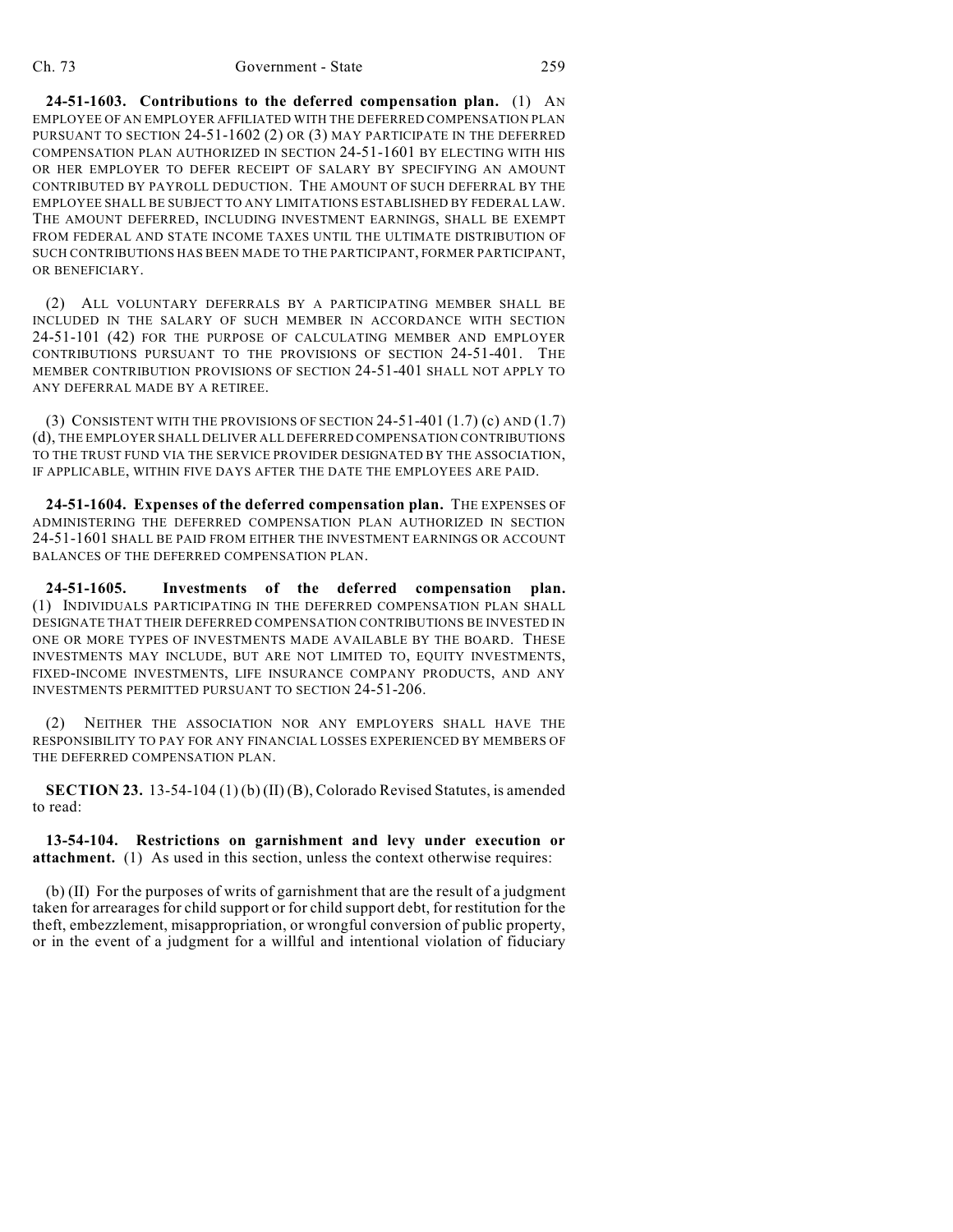duties to a public pension plan where the offender or a related party received direct financial gain, "earnings" also means:

(B) Any pension or retirement benefits or payments, including but not limited to those paid pursuant to article 64 of title 22, C.R.S., articles 51,  $\frac{52}{52}$ , 54, 54.5, and 54.6 of title 24, C.R.S., and articles 30.5 and 31 of title 31, C.R.S.;

**SECTION 24.** 24-54.8-102 (14), Colorado Revised Statutes, is amended to read:

**24-54.8-102. Definitions.** As used in this article, unless the context otherwise requires:

(14) "Public fund" means the state treasurer, the board of directors of the public employees' retirement association created in article 51 of this title, the state deferred compensation committee created pursuant to article 52 of this title, the Colorado county officials and employees retirement association created pursuant to article 54 of this title, the board of directors of the fire and police pension association created in article 31 of title 31, C.R.S., the board of directors of the regional transportation district created in article 9 of title 32, C.R.S., and the board of trustees of the Denver public school retirement system created pursuant to part 2 of article 64 of title 22, C.R.S.

**SECTION 25. Repeal.** 24-1-128 (5), article 52 of title 24, 43-1-1209 (1) (b), and 43-3-220 (1) (b), Colorado Revised Statutes, are repealed.

**SECTION 26. Appropriation - adjustments to the 2009 long bill.** (1) For the implementation of this act, appropriations made in the annual general appropriation act for the fiscal year beginning July 1, 2009, shall be adjusted as follows:

(a) The appropriation to the department of personnel, division of human resources, employee benefits services, for personal services, is decreased by one hundred sixty-one thousand three hundred thirty-nine dollars (\$161,339) cash funds and 2.0 FTE. Of said sum, one hundred twenty-one thousand four dollars (\$121,004) shall be from the deferred compensation administration fund created in section 24-52-102 (5) (a), Colorado Revised Statutes, and forty thousand three hundred thirty-five dollars (\$40,335) shall be from the defined contribution plan administration fund created in section 24-52-203 (9) (b), Colorado Revised Statutes.

(b) The appropriation to the department of personnel, division of human resources, employee benefits services, for operating expenses, is decreased by seventeen thousand seven hundred fifty dollars (\$17,750) cash funds. Of said sum, thirteen thousand three hundred twelve dollars (\$13,312) shall be from the deferred compensation administration fund created in section 24-52-102 (5) (a), Colorado Revised Statutes, and four thousand four hundred thirty-eight dollars (\$4,438) shall be from the defined contribution plan administration fund created in section 24-52-203 (9) (b), Colorado Revised Statutes.

(c) The appropriation to the department of personnel, division of human resources, employee benefits services, for deferred compensation plans, is decreased by eighty-four thousand five hundred dollars (\$84,500) reappropriated funds. This amount shall be from the deferred compensation administration fund created in